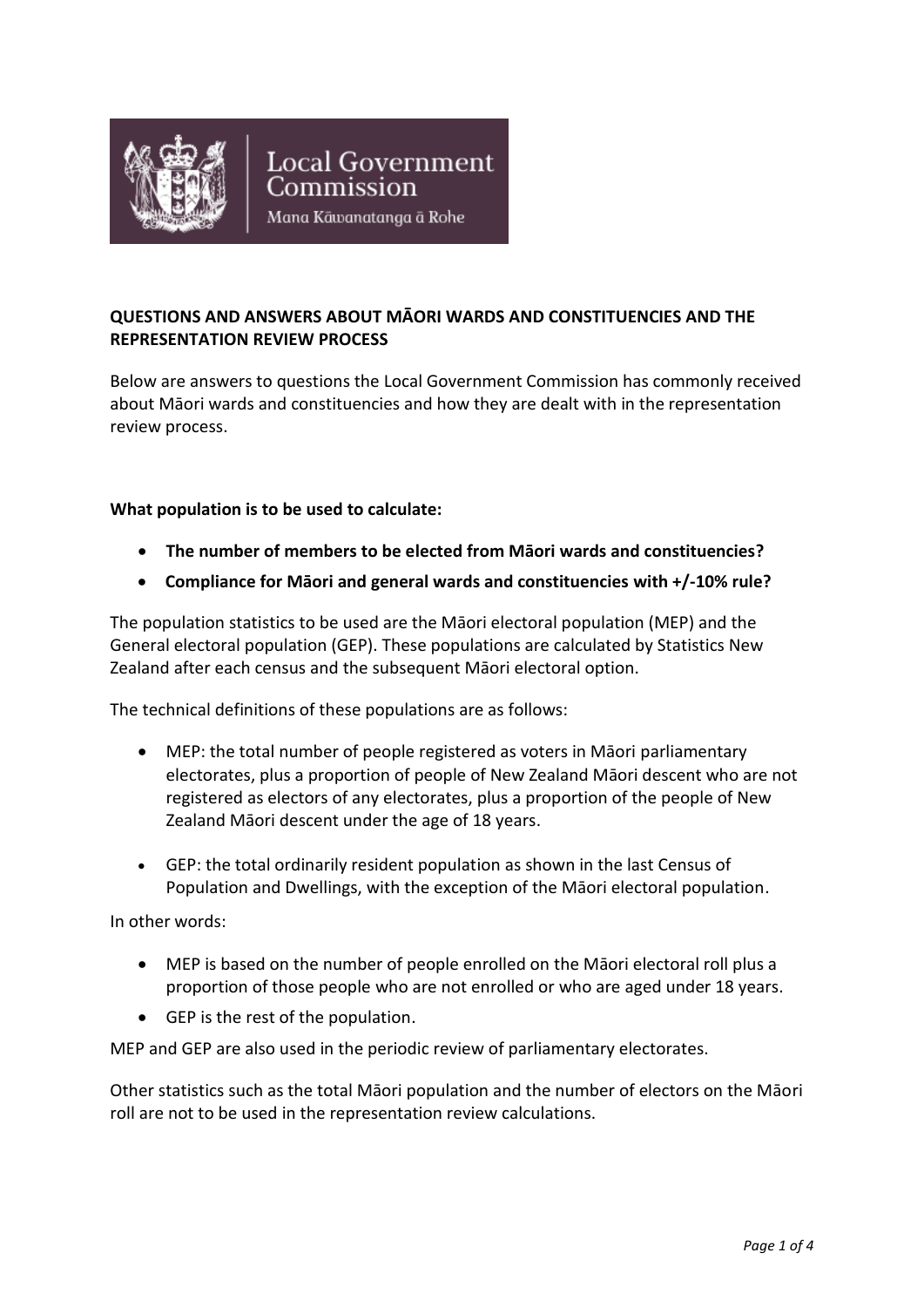### **How are the number of members to be elected from Māori wards and constituencies calculated?**

The number of members to be elected from Māori wards and constituencies is calculated through a formula and depends on:

- The total number of elected members for the district that are to be elected through wards; and
- The Māori Electoral Population (MEP) and General Electoral Population (GEP) of the district.

See also:

- clauses 2 and 4, Schedule 1A, Local Electoral Act 2001
- Chapter 4 of the Local Government Commission's representation review guidelines which can be found **[here](http://lgc.govt.nz/assets/Representation-Reviews/Representation-Review-Guidelines-2021.pdf)**.

#### **Is the timetable for a representation review involving Māori wards or constituencies the same as the timetable for a review not involving Māori wards or constituencies?**

With one small difference the timetables are the same. That small difference is that:

- For a review involving Māori wards or constituencies a council's initial resolution must be made by 31 August 2021
- For a review not involving Māori wards and constituencies there is no date specified in the Local Electoral Act for when the initial resolution must be made, but the public notice of that resolution must be given not later than 8 September 2021.

# **Can the council's decision to establish Māori wards and constituencies be reversed through the council's representation review as a result of submissions to the council or appeals and objections to the Local Government Commission?**

No, the initial decision to establish Māori wards and constituencies cannot be reversed by the representation review.

However, submissions, appeals and objections may be made on detailed arrangements such as:

- the total number of members of the council
- the names of Māori wards and constituencies
- if there are to be 2 or more members elected from Māori wards and constituencies, whether there should be 1 ward or multiple wards
- if there are to be multiple Māori wards or constituencies, the number and boundaries of those wards and constituencies.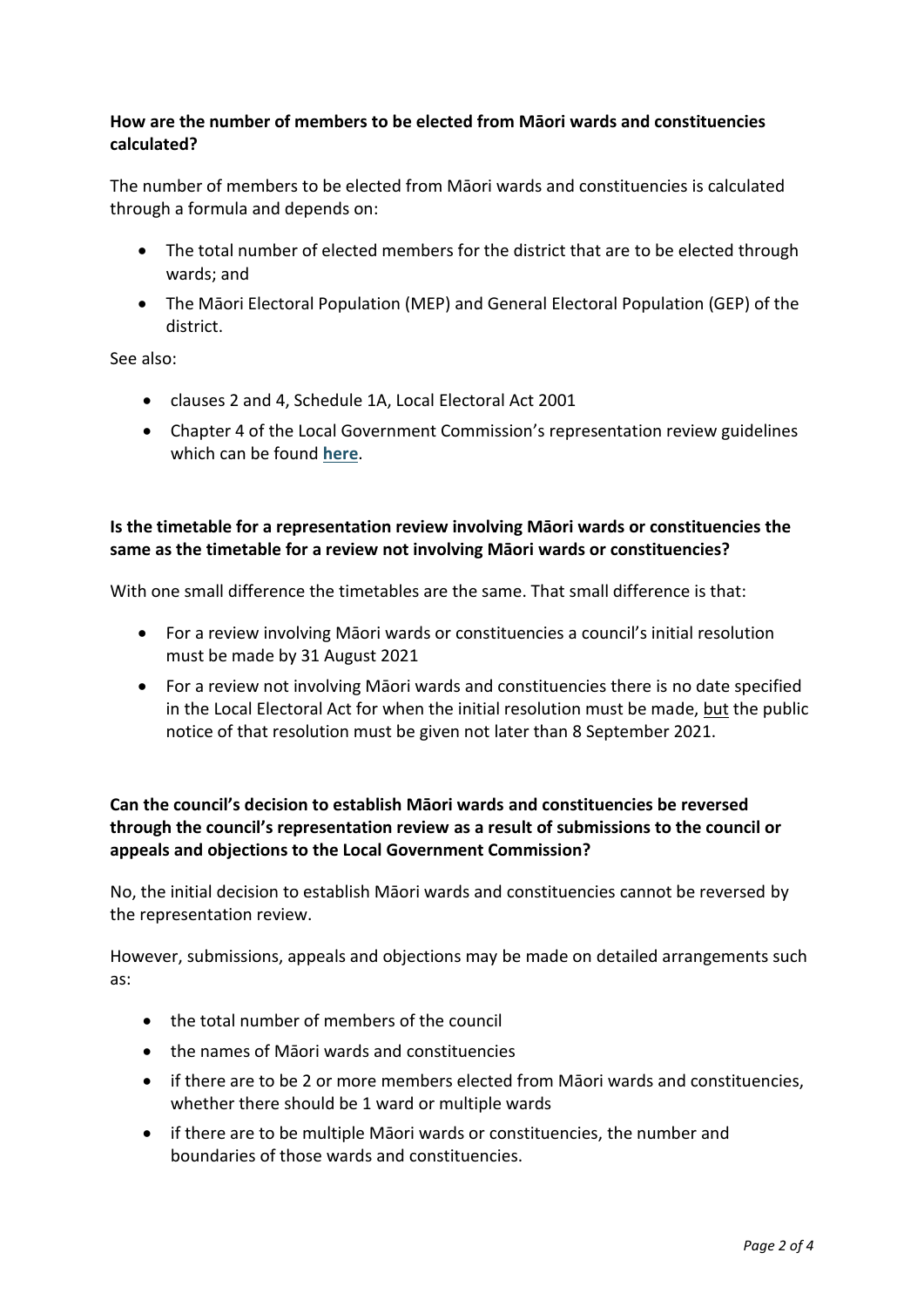#### **Our council is currently elected at large. If we establish a Māori ward do we have to establish a General ward?**

Yes, if a Māori ward or constituency is established there has to be one or more General wards or constituencies (see clause 1, Schedule 1A, LEA). It is possible that the Māori ward and the General ward may cover the whole of the district. This is currently the case in Wairoa District.

#### **Can some members be elected from wards and some "at large"?**

Yes, if the council is a territorial authority. If the council has decided to have 1 or more Māori wards, the first step in the representation review process is to determine whether:

- all of the members (other than the mayor) are to be elected through a combination of Māori and General wards; or
- some of the proposed members are to be elected by the electors of the district as a whole ("at large") and some are to be elected through a combination of Māori and General wards.

In either case, the Māori and General wards may cover the whole of the district.

### **When a council first establishes Māori wards or constituencies, are the members for the new wards/constituencies additional to the current councillor positions, or do they replace existing positions?**

Either can be the case. The second step in the representation review process is to decide what the total number of members for the council should be. This number is used to calculate how many of those members are to be elected from Māori wards or constituencies.

Where the council has decided that some members are to be elected from wards and some at large the calculation uses the number of members to be elected from wards. The "at large" members are not included in the calculation.

## **Is the +/-10% rule calculated collectively over both Māori and General wards, or separately – once for Māori wards/constituencies and once for general wards/constituencies?**

It is calculated separately for each category of ward (see clause 6(a), Schedule 1A, LEA).